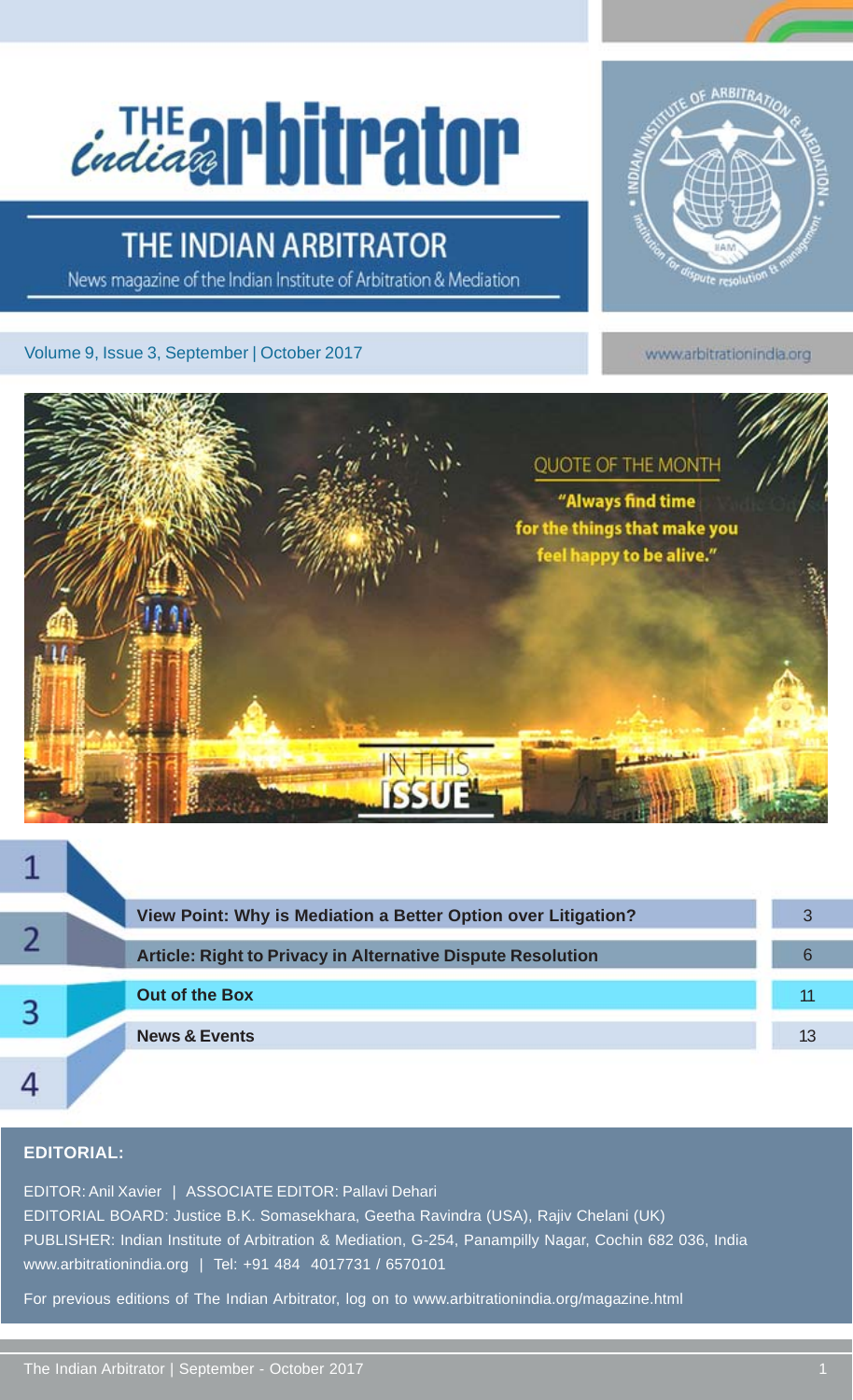

# **Editor's Note**



*Alternative Dispute Resolution is no longer considered second class justice delivery. Every country is competing with each other in making new laws to make ADR effective and more attractive and as a method to woo international business community to do business in their country and to make that country a destination for ADR! Business communities are opting for innovative ADR systems so as to proclaim their commitment to corporate governance and amicable solutions! The governments and Courts are supporting growth of ADR!*

*Are we seeing a revolution in the access to justice world over? Let us hope so. Only time would tell!*

Anil Xavier

The views expressed by the authors do not necessarily represent those of the publisher. The publisher makes all reasonable effort to ensure that the information provided is accurate, but does not guarantee or warranty accuracy, validity, completeness or suitability of the contents for any purpose. The information contained in this publication should not form the basis of any decision as to a particular course of action; nor should it be relied upon as a legal advice or regarded as a substitute for a detailed legal advice in individual case. Under no circumstances shall the publisher be liable for any direct, incidental, special and consequential loss and damage that results from the readers' reliance or non-reliance of information provided in this publication. The copyright of this publication vests solely and exclusively with the publisher and no part may be reproduced or transmitted by any process or means without prior written permission of the Indian Institute of Arbitration & Mediation. The information provided in this publication is as of date of publication, however many of the articles or contents might have been written earlier and may not cover the most recent developments.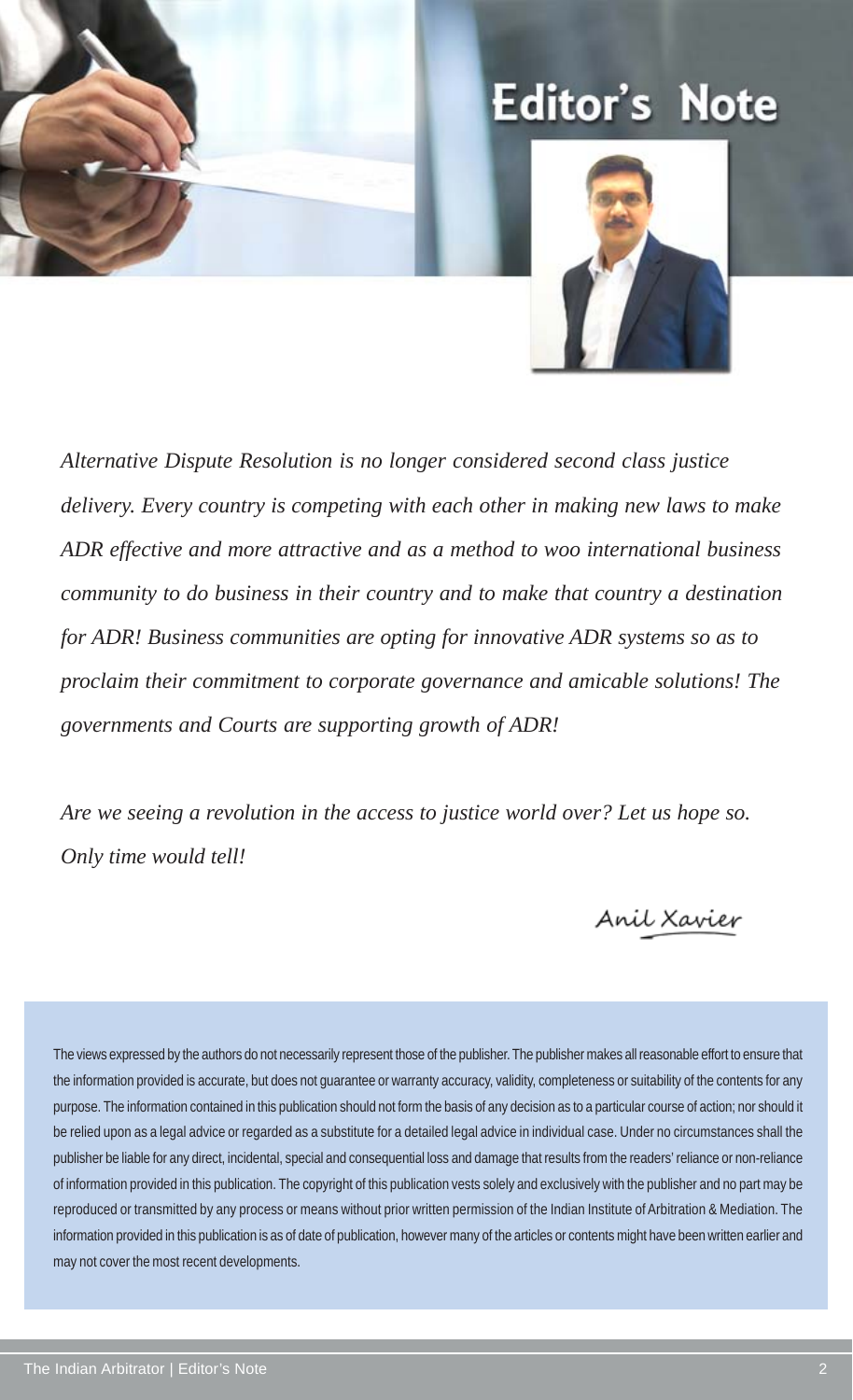# **VOEW POONT**

# WHY IS MEDIATION A BETTER OPTION OVER LITIGATION?

### MUHAMMED RAFEEQUE

*When litigation pendency and backlogs are huge, ADR seems to be the appropriate dispute resolution mechanism to resolve the commercial disputes in India. But surveys show that Mediation is not very popular in India – Why? In this article, the author tries to examine the alternatives to litigation and why Mediation has not been tried by the people as expected.*

 $T$ he latest example is McDonald..!

Around 169 McDonald outlets in North and East India are about to shut. Besides the loss of business, around 10,000 employees may loose their jobs.

This is the aftermath of four years of litigation between McDonald US and the Connaught Plaza Restaurant (CPRL), the Indian franchisee. The cases filed by both Parties are pending at various courts.

In a report, it was estimated that approximately 320 years is required to clear the backlog of 31.28 million cases, pending in Indian Courts..!

Why does this pendency happen and what causes delay in disposal etc., are the questions which have many answers.

Purpose of this article is to examine the alternatives to a litigation and why not "Mediation" be explored as an alternative method to settle the disputes/conflicts.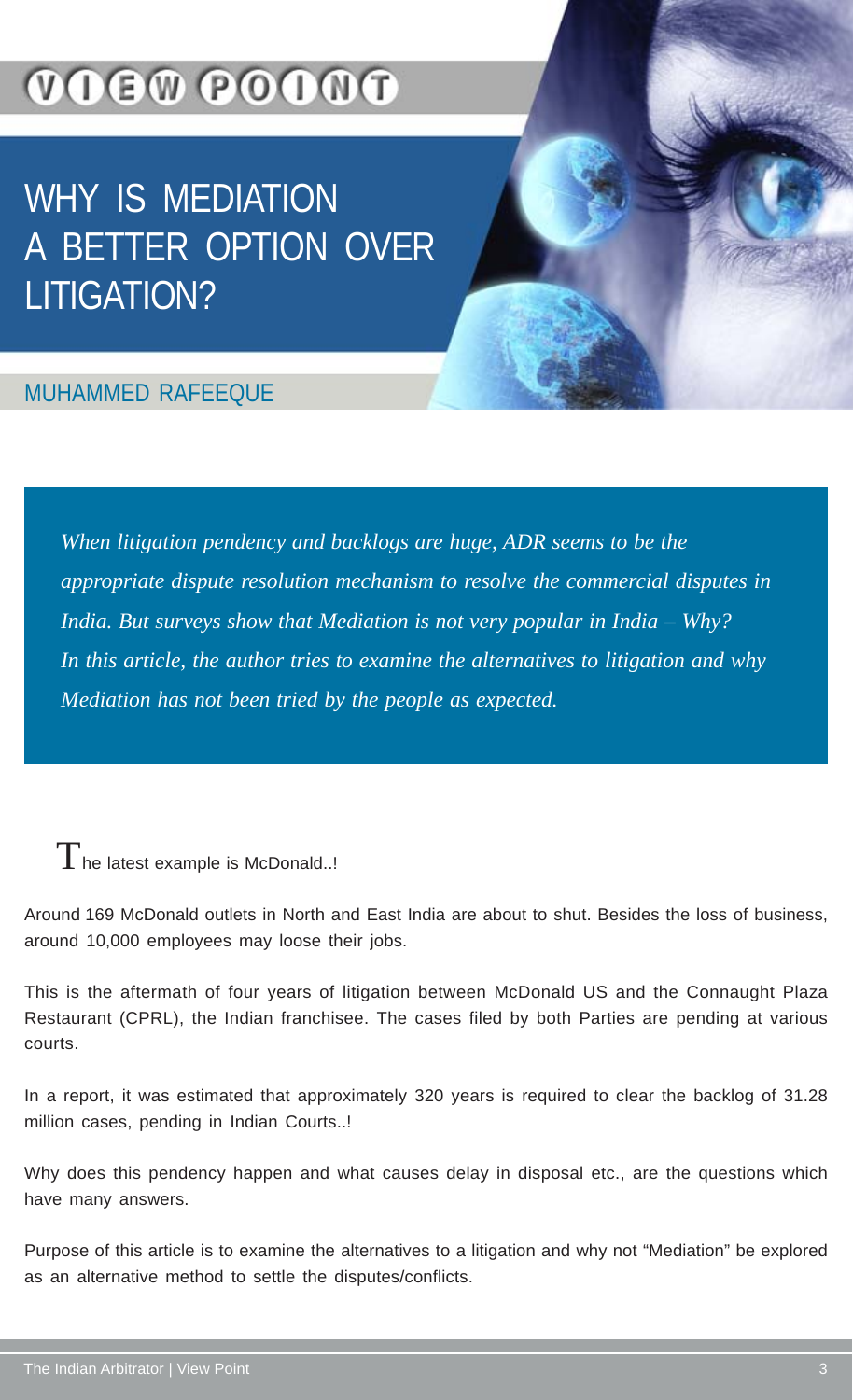A dispute/conflict is inevitable in life. Disputes are bound to happen in our day-to-day activities. Let it be a professional or personal relationship, you cannot always run-away from the conflict. Dispute has to be addressed and resolved for maintaining a healthy relationship as and when it crops up. Though, many of them could be sorted out through mutual discussions, certain disputes need a 'resolution mechanism' to deal with. Litigation (approaching court of law) is the most known mechanism today.

#### **Why do we approach the courts of law?**

Because, we are looking for a legal remedy to our grievances. It could be a dispute with employer, spouse, service provider, State or any other person. We feel that an 'injustice' is being done and it has to be addressed by application of law; hence we approach court.

We pay for the services of courts and we wait for the 'trial' and start collecting the proofs of such 'injustice' to corroborate our case. In the court room, the proof is the ultimate basis of delivering the justice. We, then wait for our turn. Since most of the adjudications are not bound by a specific timeline, it goes on and on.

Gradually, the time would make our "injustice" irrelevant. Gradually, it may take over by other priorities of life. It's no more important!

#### **"Justice Delayed is Justice Denied"**

Then, the vital question arises. If it is not courts, what's the alternative?

It is Alternative (replaced with "Appropriate") Dispute Resolution (ADR) which mainly consists of Arbitration and Conciliation (Mediation).

In India, ADR is governed by the Arbitration and Conciliation Act, 1996. Any dispute (civil or commercial in nature) can be resolved through ADR. Mediation is more of an informal process vis-à-vis Arbitration.

ADR is the appropriate dispute resolution mechanism to resolve the commercial disputes. But surveys show that Mediation is not very popular in India – Why?

#### **Judgment Vs. Resolution**

We wait for a judgment from Court, as we think that "justice" can only be accessed through written orders. We believe that delivery of justice happens through a Judgment delivered by a Court of law; not through a consensual agreement.

Does it make sense? It depends upon our perceptions about "Resolution". I believe, many a time, it's futile to wait for a judgment indefinitely. What is more important is a final resolution to the dispute and to carry on with the regular business or life.

#### **Interest Vs. Position**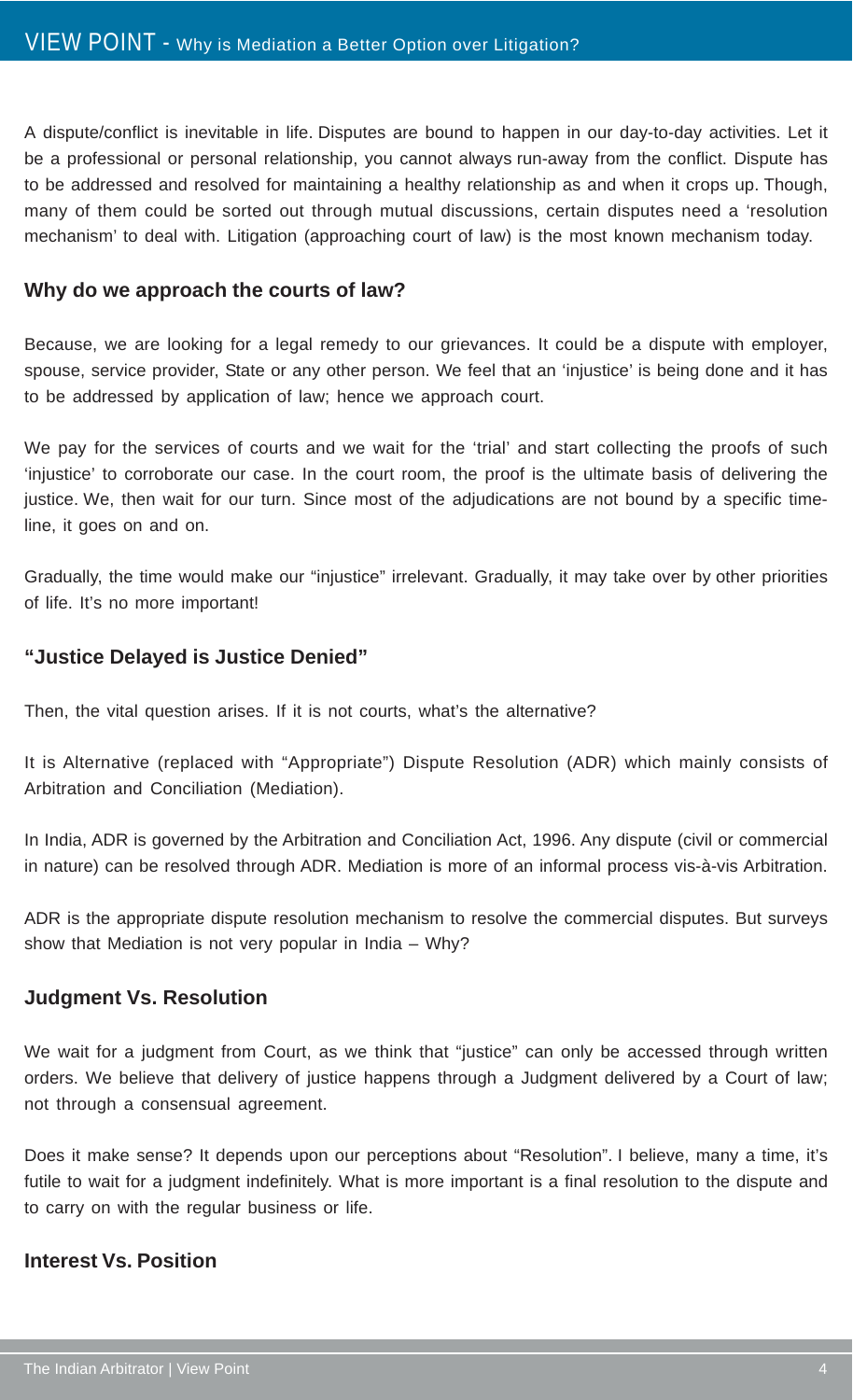The most significant part of Mediation is that you can focus on your "interest" during the process. Also, you can understand, evaluate and consider the interest of the other Party.

In Mediation you may not have to prove that the other party is wrong; whereas in litigation you should with proofs. In litigation, your dispute is re-written by your counsel as per the written laws and previous judgments. During the process, your interest may take a back seat. At the end, what you may get is what is permissible to you as per the legal provisions and positions under laws.

Often, what's been filed/argued before the courts are the legalities of the matter and not the interest of the parties.

#### **What is the requirement for adopting Mediation to settle the dispute?**

The only requirement for Mediation is a willingness to settle the dispute with other party. How to arrive the settlement, it's upto the mediation process.

The most significant factor of the Mediation is you can approach the court, if no settlement is arrived at. Mediation would not stand in the way of your rights to sue.

In short, you only need an un-conditional mindset to sit for mediation. From experience, I found that the resolution happens through the process and invariably it's a 'win-win'!



AUTHOR: Muhammed Rafeeque is an Advocate and IIAM Accredited Mediator from Bangalore



### Interested to contribute Articles?

We would like to have your contributions. Articles should be in English. Please take care that quotations, references and footnotes are accurate and complete. Submissions may be made to the Journals Division, Indian Institute of Arbitration & Mediation, G-254, Panampilly Nagar, Cochin - 682 036 or editor@arbitrationindia.com.

Publication of the Article will be the discretion of IIAM and submissions made indicates that the author consents, in the event of publication, to automatically transfer this one time use to publish the copyrighted material to the publisher of the IIAM Journal.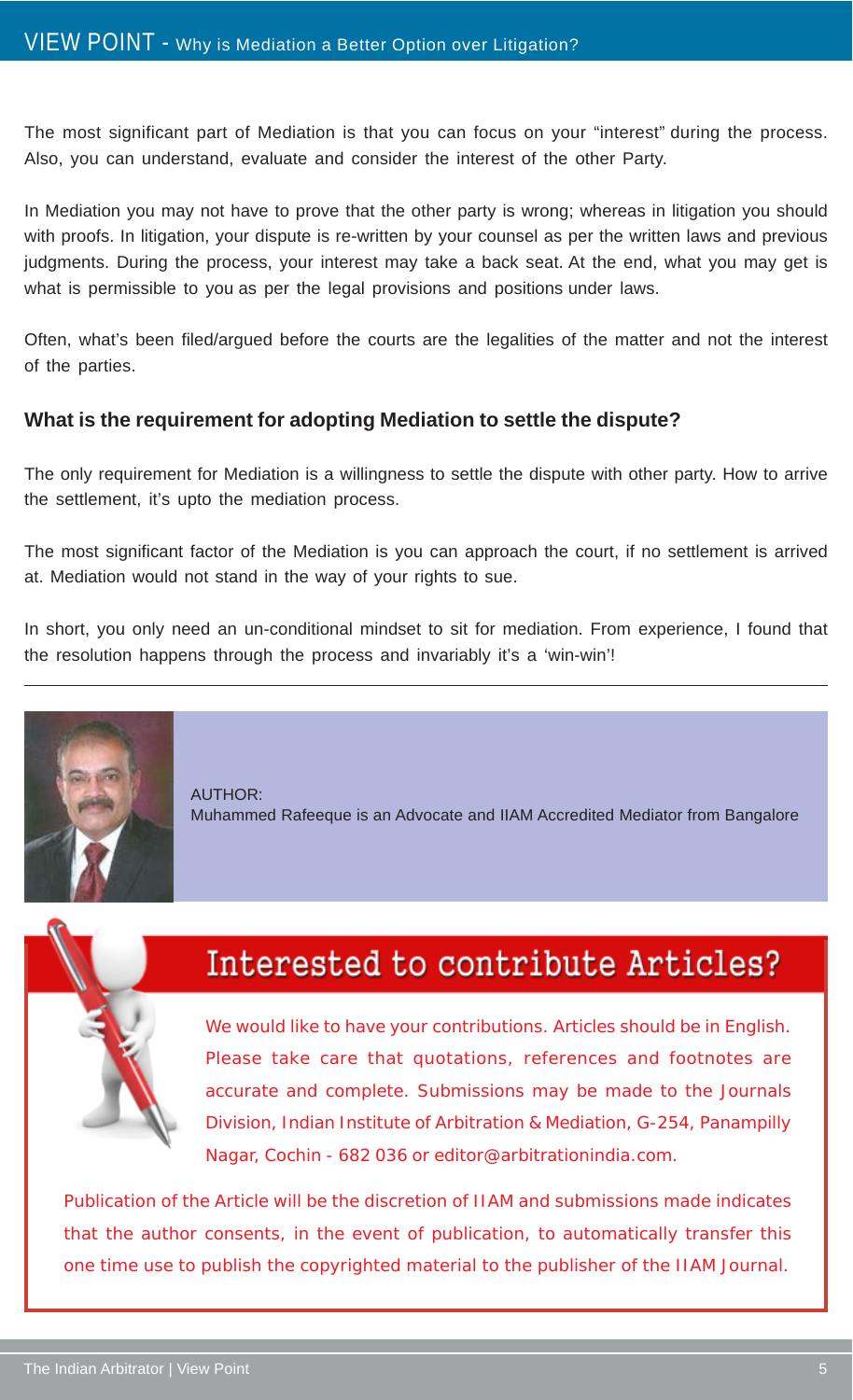# **Article**

# RIGHT TO PRIVACY IN ALTERNATIVE DISPUTE RESOLUTION

### ANIL XAVIER

*When the Supreme Court of India has declared the right to privacy not only as a valuable right, but as a right Fundamental in Constitutional jurisprudence, how secure will be the choice of a party to opt an ADR process? Since it is a deliberate decision taken by the parties to the dispute, it postulates the reservation of a private space for the parties, declaring the right to be let alone. The article explores whether the right to privacy is protected when the settlement agreement or an arbitral award is challenged before a court under section 34 of the Arbitration Act.*

 he Supreme Court of India by a 9-Judge bench has delivered a landmark judgment in "*Justice* T*K S Puttaswamy (Retd.) and another v. Union of India and others*" [Writ Petition (Civil) No. 494 of 2012] on 24<sup>th</sup> August 2017, where it was held that the right to privacy is protected as an intrinsic part of the right to life and personal liberty under Article 21 and as a part of the freedoms guaranteed by Part III of the Constitution of India (hereinafter referred as "privacy judgment").

The judges were of unanimous view that Privacy, in its simplest sense, allows each human being to be left alone in a core which is inviolable. This was accepting the view of Warren and Brandeis, "*The Right to Privacy*" [Harvard Law Review (1890), Vol.4, No. 5], where it is stated that as legal rights were broadened, the right to life had "come to mean the right to enjoy life – the right to be let alone".

The judgment has analysed the nature of fundamental rights and recognized that fundamental rights, in other words, are primordial rights which have traditionally been regarded as natural rights. In that character these rights are inseparable from human existence. They have been preserved by the Constitution, this being a recognition of their existence even prior to the constitutional document. It was held that Privacy is a concomitant of the right of the individual to exercise control over his or her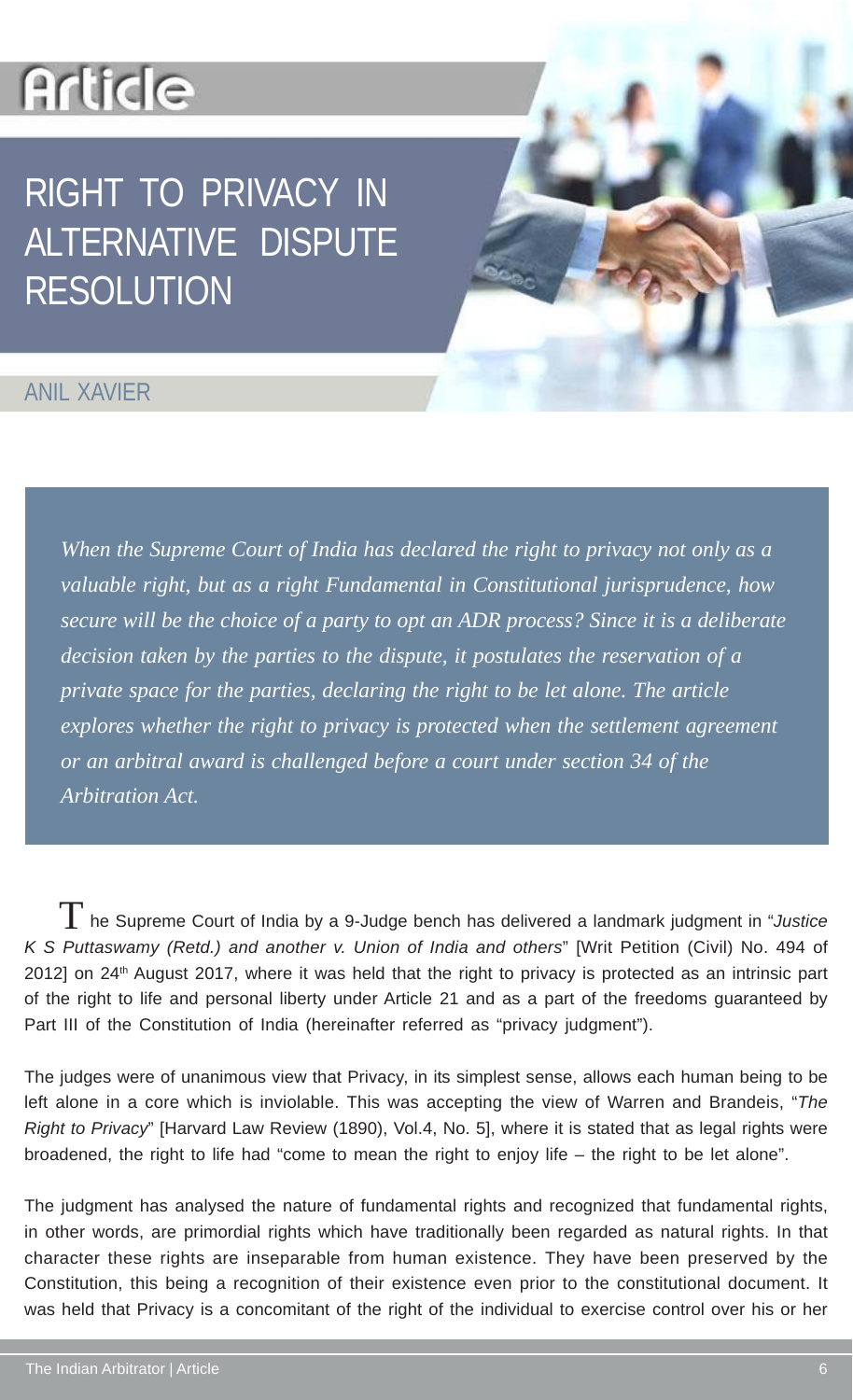personality. It finds an origin in the notion that there are certain rights which are natural to or inherent in a human being. Natural rights are inalienable because they are inseparable from the human personality. The human element in life is impossible to conceive without the existence of natural rights.

The Supreme Court went on to hold that right to privacy is an element of human dignity, stating that the sanctity of privacy lies in its functional relationship with dignity. Privacy recognises the autonomy of the individual and the right of every person to make essential choices which affect the course of life. In doing so privacy recognises that living a life of dignity is essential for a human being to fulfil the liberties and freedoms which are the cornerstone of the Constitution.

This verdict opens the gate of academic and intellectual debates as to what this really means and how does it affect our lives?

In this paper, I am considering the impact of a person's option to choose any mode of ADR (Alternative Dispute Resolution) mechanism like mediation or arbitration for resolution of his dispute, so as to preserve his right to Privacy.

The Arbitration & Conciliation Act, 1996 (hereinafter referred as "ACA") recognizes the autonomy of the individual in deciding the way in which his dispute has to be resolved. It gives him the authority to decide all the basic tenets of dispute resolution, viz., WHO should resolve it (choosing the mediator or arbitrator), HOW it should be resolved (law/rules applicable for the process), WHERE it should be resolved (Venue and seat) and WHAT should be resolved (matters referred for dispute resolution). Since the matters which could be resolved through ADR are basically rights in personam, ADR allows the party to choose a method which gives them complete confidentially of the subject-matter and the process. Since opting an ADR process is a deliberate decision taken by the parties to the dispute, it postulates the reservation of a private space for the parties, declaring the right to be let alone.



### Like to partner with IIAM Community Mediation Service

Indian Institute of Arbitration & Mediation welcomes you to take part

in an exiting attempt of social transition to make our world a safe,

sustainable, peaceful and prosperous place to live.

Make an important contribution by adopting or supporting Community Mediation Clinics.



**For details visit www.communitymediation.in**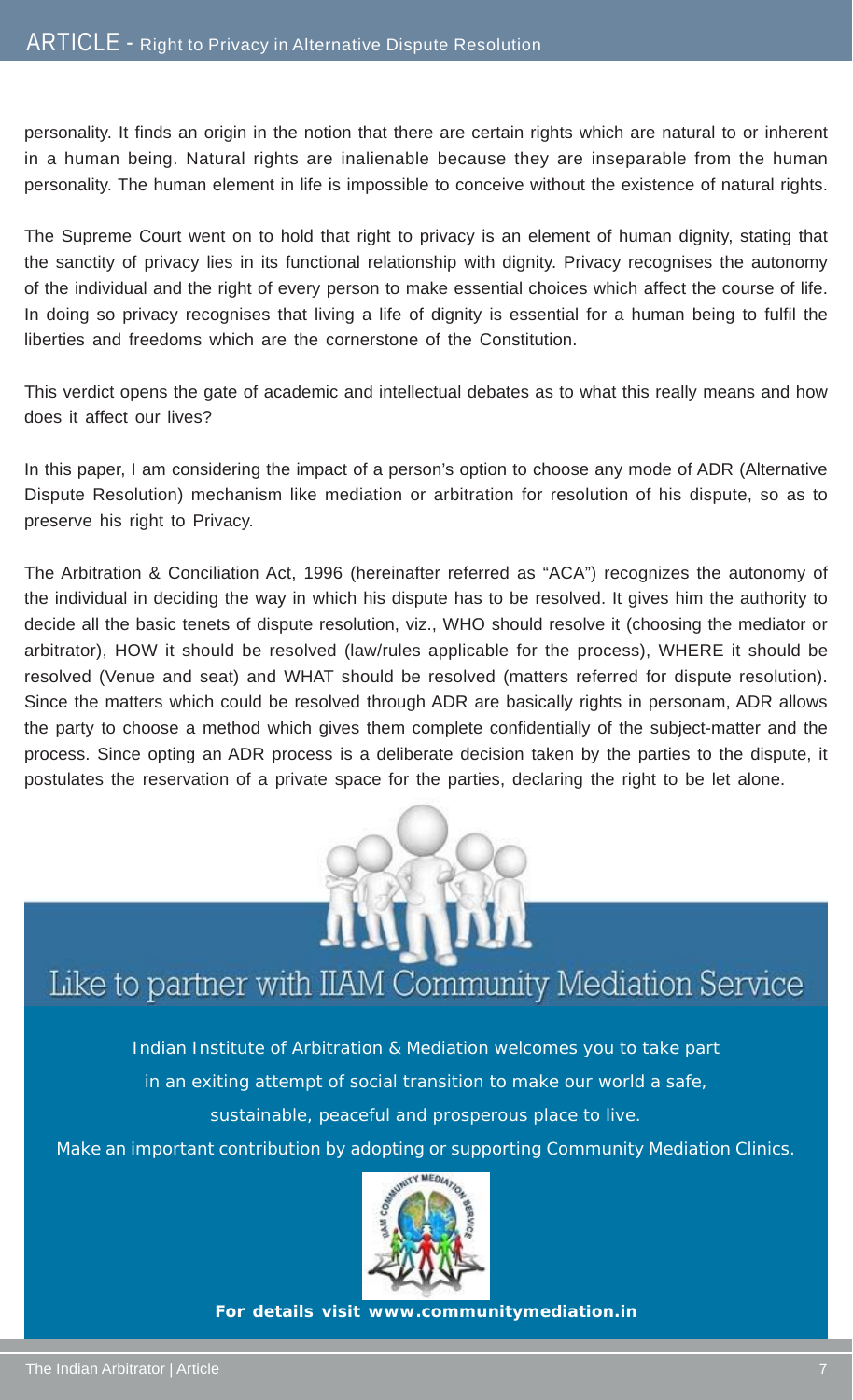The Privacy judgment says that this autonomy of the individual is associated over matters which can be kept private. These are concerns over which there is a legitimate expectation of privacy and protection from unwanted intrusion.

The parties are opting the process of ADR to make sure that dirty linen is not washed in public. They want total confidentiality and privacy about the facts or contents of the dispute. The Supreme Court says that Privacy protects the individual from the searching glare of publicity in matters which are personal to his life. Privacy constitutes the foundation of all liberty because it is in privacy that the individual can decide how liberty is best exercised.

But is this right to privacy protected when the settlement agreement under section 73 of the ACA or an arbitral award under section 31 of the ACA, which is the final outcome of a mediation or arbitration process is challenged before a court under section 34 of the ACA?

I do agree that the Supreme Court has said that like the right to life and liberty, privacy is not absolute. Any curtailment or deprivation of that right would have to take place under a regime of law. The procedure established by law must be fair, just and reasonable. The law which provides for the curtailment of the right must also be subject to constitutional safeguards.

Here the relevant law is the ACA. If we examine the provisions, which allow the courts to look into matters which have been referred to ADR, we know that section 5 makes it clear that no judicial authority has the power to intervene in those matters except where so provided in Part-I of the Act. This section clearly indicates the legislative intent to minimize supervisory role of the courts to ensure that the intervention of the courts is minimal. The specific provisions under Part-I, which provide those powers are sections 9, 34, 36 and 37. Out of this, sections 9 and 34 are more important, since the court gets the option to look into the facts of dispute, either to give an interim measure of protection under section 9 or when an award is challenged under section 34. Under section 9, normally the parties only provide a prima facie case to impress the court to get an order of interim protection. But under section 34, the court goes into the contents of the award and pleadings and write judgments upholding the award or setting aside the award, narrating the facts.

Here the question that I am posing is whether such a discussion on the facts and evidence of the case, which was subjected to an ADR method under the legitimate expectation of privacy is compromised or violated by the court? Is the right to privacy of the parties affected and the subject matter of the dispute thrown open to public causing unwanted intrusion?

The Supreme Court while considering the test for Privacy held that Privacy is always connected, whether directly or through its effect on the actions which are sought to be secured from interference, to the act of associating with others. So admittedly when the parties has opted to choose ADR expecting confidentiality to the process, discussing the same in the judgment and bringing it to public domain is definitely affecting one's right to privacy. As discussed earlier any curtailment or deprivation of that right would have to take place under a procedure established by law. Does the ACA provide such a procedure to curtail that right to privacy?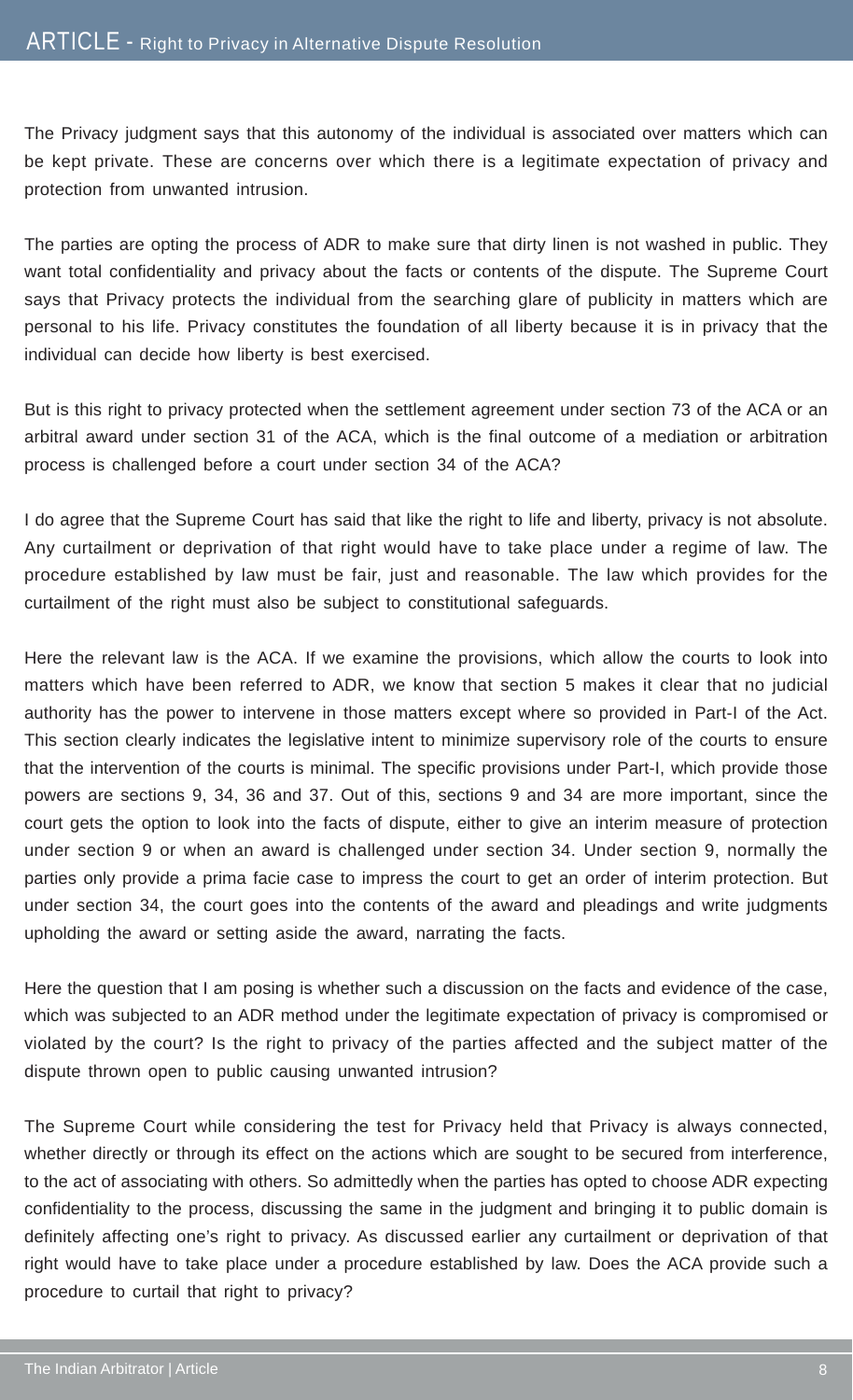In my view, it does not! Section 34 gives only 7 grounds for scrutinising the award. Out of these, 4 grounds relate to finding out whether a party was under some incapacity, whether the arbitration agreement is valid under the law, whether the party was given proper notice of the appointment of an arbitrator or of the arbitral proceedings and as to whether the composition of the arbitral tribunal or the arbitral procedure was in accordance with the agreement of the parties. These 4 grounds does not require the court to look into the facts or dispute which was resolved, but only the agreement between the parties and the procedural documents relating to initiation and process of arbitration. The other 3 grounds under 34 gives power to the court to see whether the arbitral award deals with a dispute not contemplated by or not falling within the terms of the submission to arbitration, or it contains decisions on matter beyond the scope of the submission to arbitration, whether the subject-matter of the dispute is capable of settlement by arbitration under the law and whether the arbitral award is in conflict with the public policy of India. For these grounds the court will have to definitely look into the facts of the case or dispute. But should they analyse and discuss the facts like dealing with the matter as if in an appeal, where the court can interfere on the findings of fact of the lower court? The Supreme Court has held in umpteen numbers of cases that the arbitrator is the sole judge of the quality as well as quantity of evidence and it will not be for the court to take upon itself the task of being judge of the evidence before the arbitrator.



Recognizing that the empowerment to resolve disputes amicably and voluntarily is an expression of civil maturity, IIAM along with India International ADR Association has formulated "Pledge to Mediate" among companies and organisations as part of promoting best governance and speedy justice. By becoming signatory of the Pledge, you make a public, policy statement indicating your commitment to the promotion of amicable



settlement of disputes. The pledge is cost-free and not legally binding. Organisations stand to benefit from various vital outcomes, including Expression of Corporate Governance, Goodwill Generation, etc.

Become a signatory to the "Pledge to Mediate" –For details log on to www.arbitrationindia.org/ pledge.html or contact IIAM Director at dir@arbitrationindia.com for details.

> Never think hard about the PAST, It brings Tears... Don't think more about the FUTURE, It brings Fear... Live this moment with a SMILE, It brings Cheer...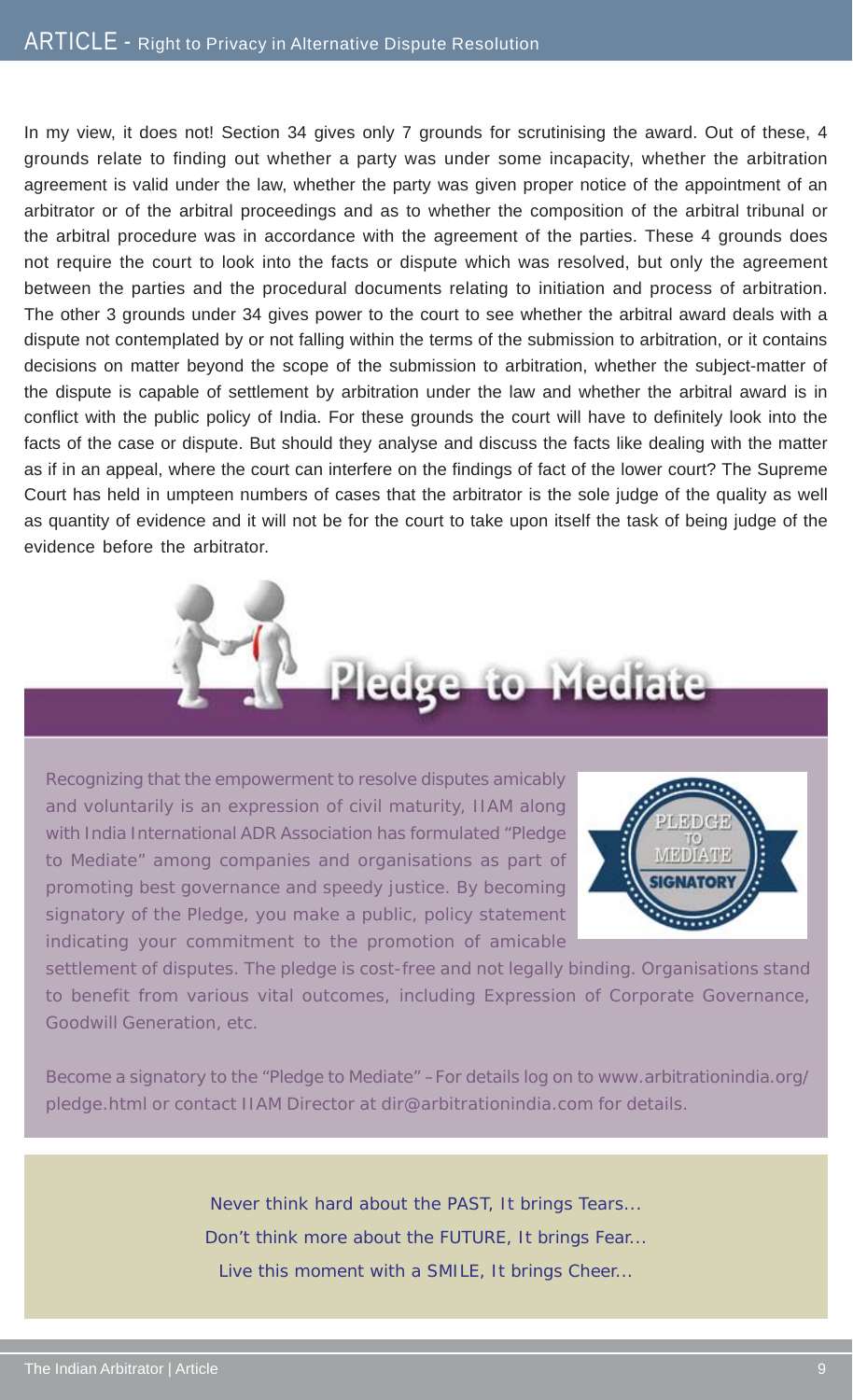So is it proper for the courts to discuss in detail the facts and disputes that were referred to mediation or arbitration, when the matter is brought before it under Section 34?

Can it be argued that when the parties take up the matter before the court under Section 34, they waive their right of privacy under the ADR process?

I think once right to privacy is included under fundamental right, it may not be possible. The Supreme Court in privacy judgment, relying on "*Behram Khurshed Pesikaka v The State of Bombay*" [(1955) 1 SCR 613] has held that fundamental rights have not been put in the Constitution merely for individual benefit, but have been put there as a matter of public policy and the doctrine of waiver can have no application to provisions of law which have been enacted as a matter of constitutional policy. The court also relied on the judgment in "*Girish Ramchandra Deshpande v. Central Information Commissioner*" [(2013) 1 SCC 212] where it was held that if the information is personal and has no relationship with any public activity or interest or it will not subserve larger public interest, the public authority or the officer concerned is not legally obliged to provide those information. So it could be seen that the information of facts determined through mediation or arbitration cannot be disclosed to public.

When the Supreme Court has categorically declared that "*right to privacy of any individual*" is essentially a natural right, which inheres in every human being by birth and that such right remains with the human being till he breathes last and it is one of those cherished rights, which every civilized society governed by rule of law always recognizes in every human being and is under obligation to recognize such rights in order to maintain and preserve the dignity of an individual, it is a matter of concern as to whether the court under Section 34 can disclose those confidential information, which are confidential and the parties have a legitimate expectation of privacy. This assumes importance as the right to privacy is now recognised not only as a valuable right, but as a right Fundamental in Constitutional jurisprudence.

In such circumstances the court while dealing with a matter under Sec. 34 or 9 must be careful not to discuss the facts of the case in detail, but shall confine itself in deciding the legal aspects mentioned under Section 34.

It is just a vague point of view, but I am sure this judgment has opened up many new thoughts! As the Supreme Court has said, "*The old order changeth yielding place to new*"!

(*This article was first published in the ADR World Blog (www.adrworld.in) on 27 August 2017*)



AUTHOR: Anil Xavier is an advocate, IMI certified mediator and arbitrator. He is the President of Indian Institute of Arbitration & Mediation and the Vice-President of the India International ADR Association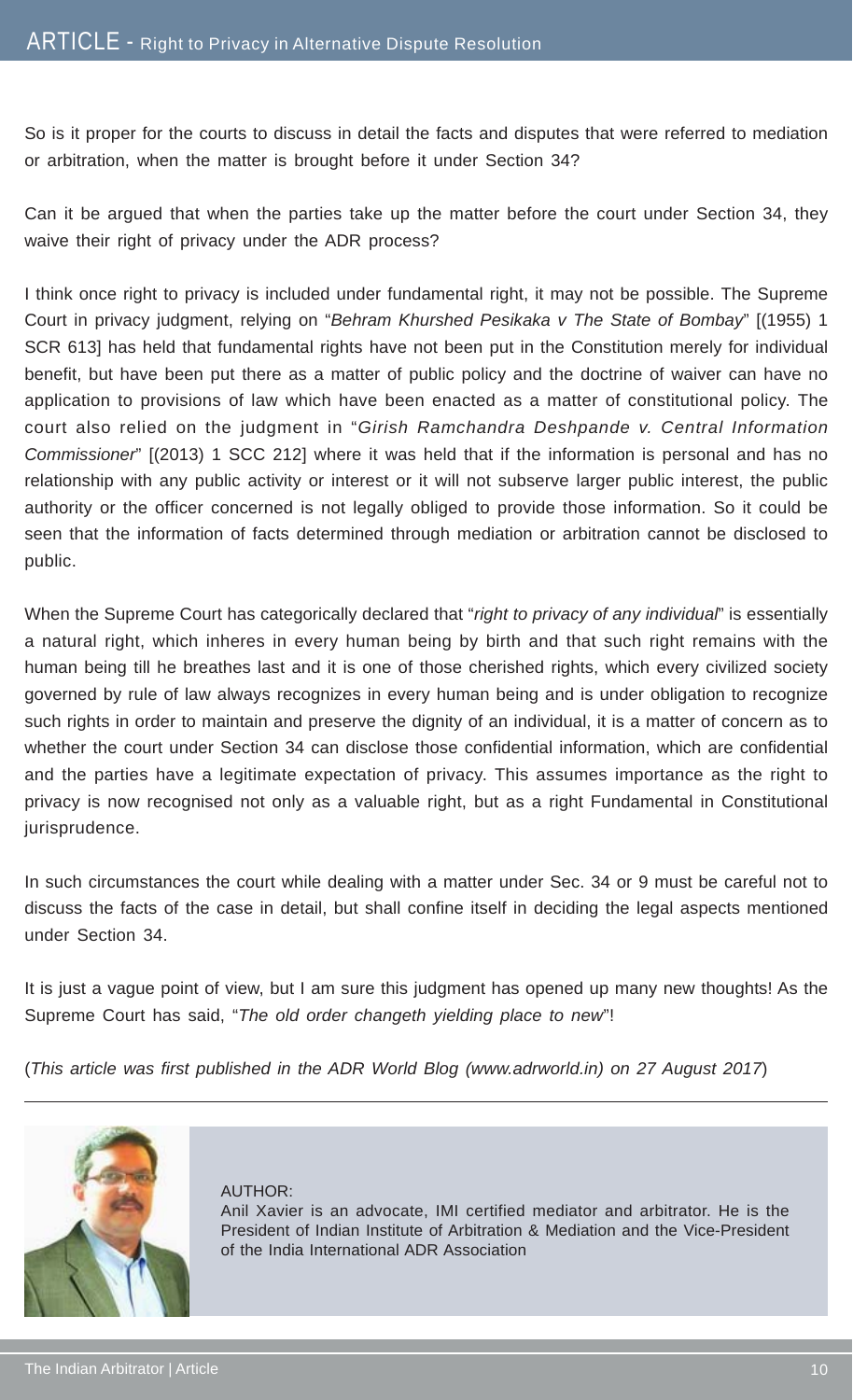# Out of the Box



The Principal responded "But why?"

The boy said "Ah! I saw a teacher speaking bad of another teacher; you have a Sir who can't read well; the staff is not so good; students look down upon their fellow students and there are so many other wrong things happening in this School"

The Principal replied "Alright, but before you go, just do me a favour. Take a glass full of water and walk three times around the School without spilling a drop on the floor. Afterwards, leave the School if you desire."

The boy thought, that's too easy! And he walked three times around as the Principal had asked. When he finished, he told the Principal he was ready.

The Principal asked "When you were walking around the School, did you see a teacher speaking bad about another teacher?" The boy replied "no."

"Did you see any student looking at other students in wrong way?" "No"

"Do you know why?" "No"

"At that time, you were focused on the glass, to make sure you didn't tilt it and spill any water. It's the same in our life too. When our focus is on our priorities, we don't have time to see the mistakes of others."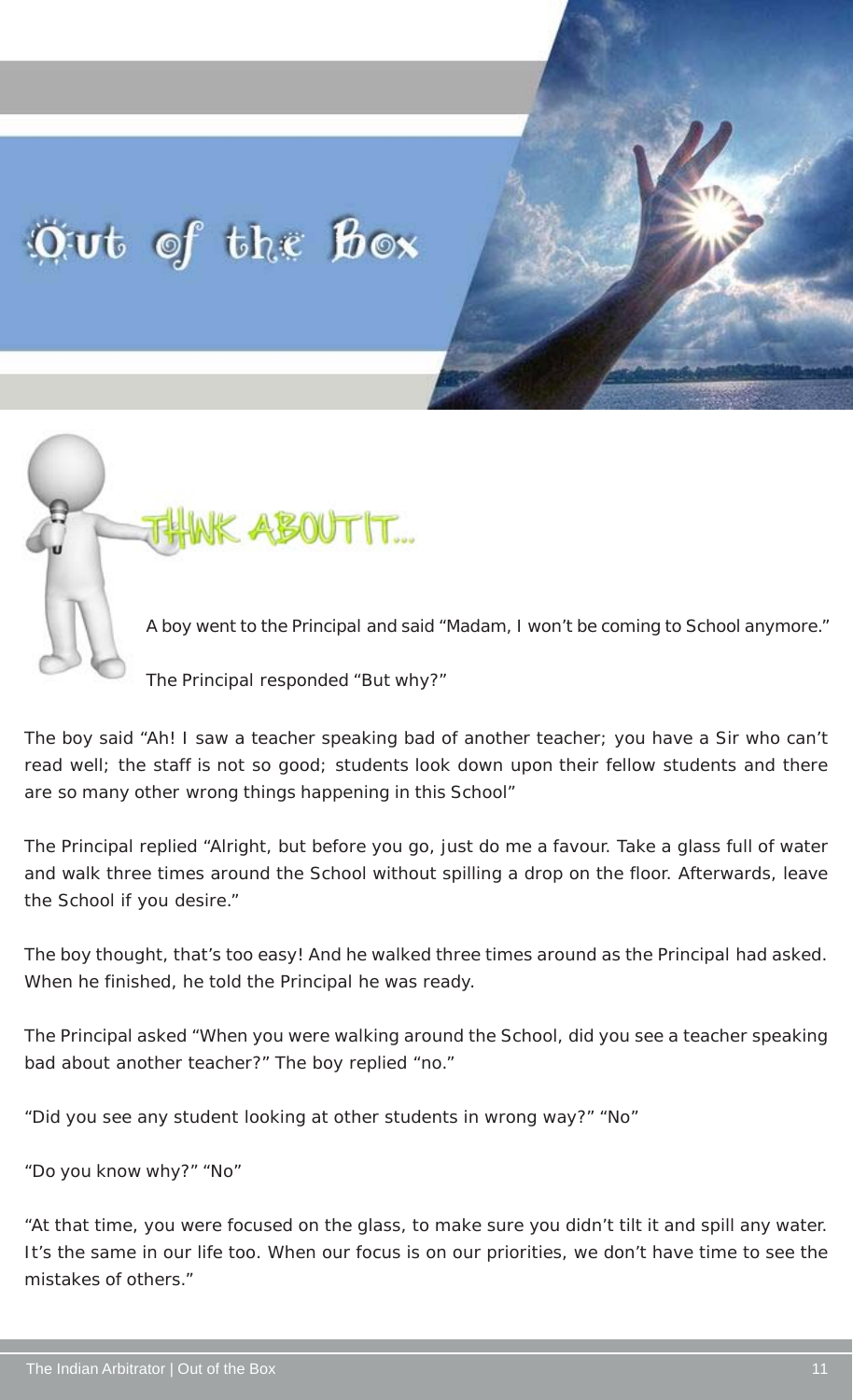

**Brain** easers You are shown three boxes with labels that contain respectively oranges, apples and a mixture of both of them. You were told that all labels were wrongly pasted on the boxes. You are asked to close your eyes and put your hand into any box of your choice and blindly take one fruit. You can now open your eyes, see the fruit in your hands. You are asked to re-paste the labels correctly. Can you? If so how?

#### [Answer at Page 18]

A newly married couple was walking through a garden, suddenly a dog ran towards them.

They both knew it will bite them..

The husband lifted his wife and let the dog bite him rather than his sweetheart

The dog stopped before them, unsure what to do, barked a little while and ran away.

The husband put his wife down, expecting a hug and a few kind words of gratitude from her.

But his wife shouted: "I have seen people throwing stones and sticks at dogs, this is the first time I am seeing someone trying to throw his wife at a dog"!!

No one else can MIS-UNDERSTAND a husband better, than a Wife!



*With a view to promote and support students in developing the qualities of legal research and presentation, IIAM is providing opportunity to law students to publish original, innovative and thought provoking articles on arbitration, mediation, conciliation, dispute resolution and similar topics and critiques on judgments relating to the same topics. Selected articles will be published in the "Indian Arbitrator". From amongst the submitted articles, every year one student author will receive the "Best Young Author" certificate from IIAM.*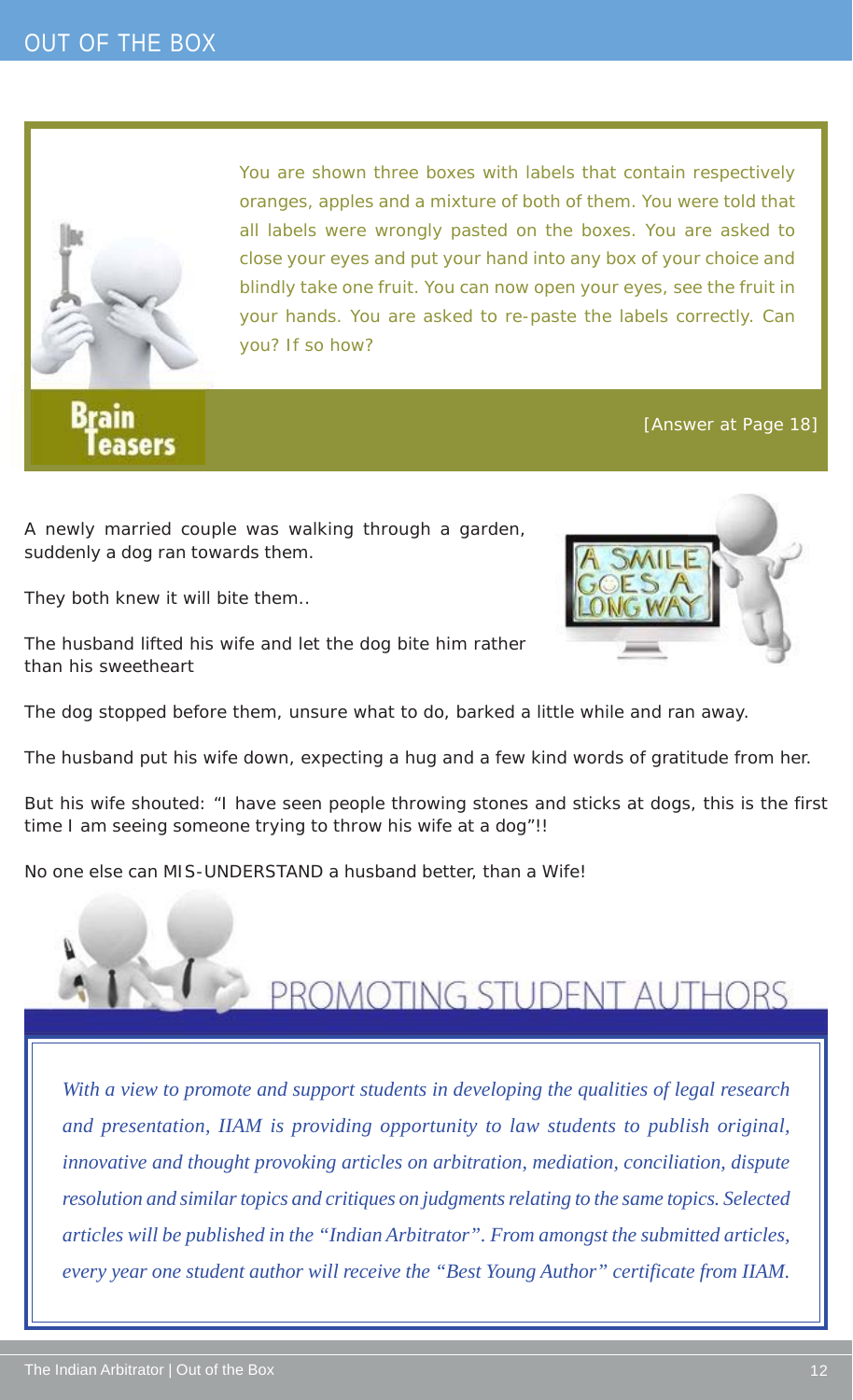# News & Events

### INDIA'S MOVE AS ARBITRATION HUB HITS ROADBLOCK

India's attempt to reform alternative dispute resolution (ADR) mechanism and turn the country into an international hub of arbitration is likely to hit a roadblock. A panel appointed by the government to review the arbitration mechanism has recommended a slew of reforms, including allowing representation by foreign lawyers. But this has ruffled the feathers of the lawyers' community. The Bar Council of India (BCI) – the apex body of advocates – has objected to the idea of allowing foreign lawyers and law firms in arbitration proceedings in India.

The Law Ministry had constituted a high-level panel to review the existing arbitration mechanism and suggest reforms. The panel, headed by Justice (retired) BN Srikrishna, submitted its report to the law minister where it recommended a host of reforms, including setting up an autonomous Arbitration Promotion Council of India (APCI), and amending the existing laws related to ADR. On the issue of foreign lawyers practising in India, the panel suggested for an amendment in the Advocates Act, which governs and regulates legal practice in the country.

### BUILDERS CAN'T FORCE BUYERS TO GO FOR ARBITRATION - NCDRC

Real estate players cannot force buyers to settle their disputes through arbitration by restraining them from approaching consumer forums, India's apex consumer commission has ruled. A three-member bench of the National Consumer Disputes Redressal Commission (NCDRC) has said it is not a compulsion for buyers to go for arbitration even if the seller-buyer agreement stipulates that disputes be settled through a private resolution mechanism. Builders had cited changes made in the Arbitration and Conciliation Act in 2015 to make the point that all cases of flat buyers be referred to arbitration. Now the matter will have to be finally decided by the Supreme Court.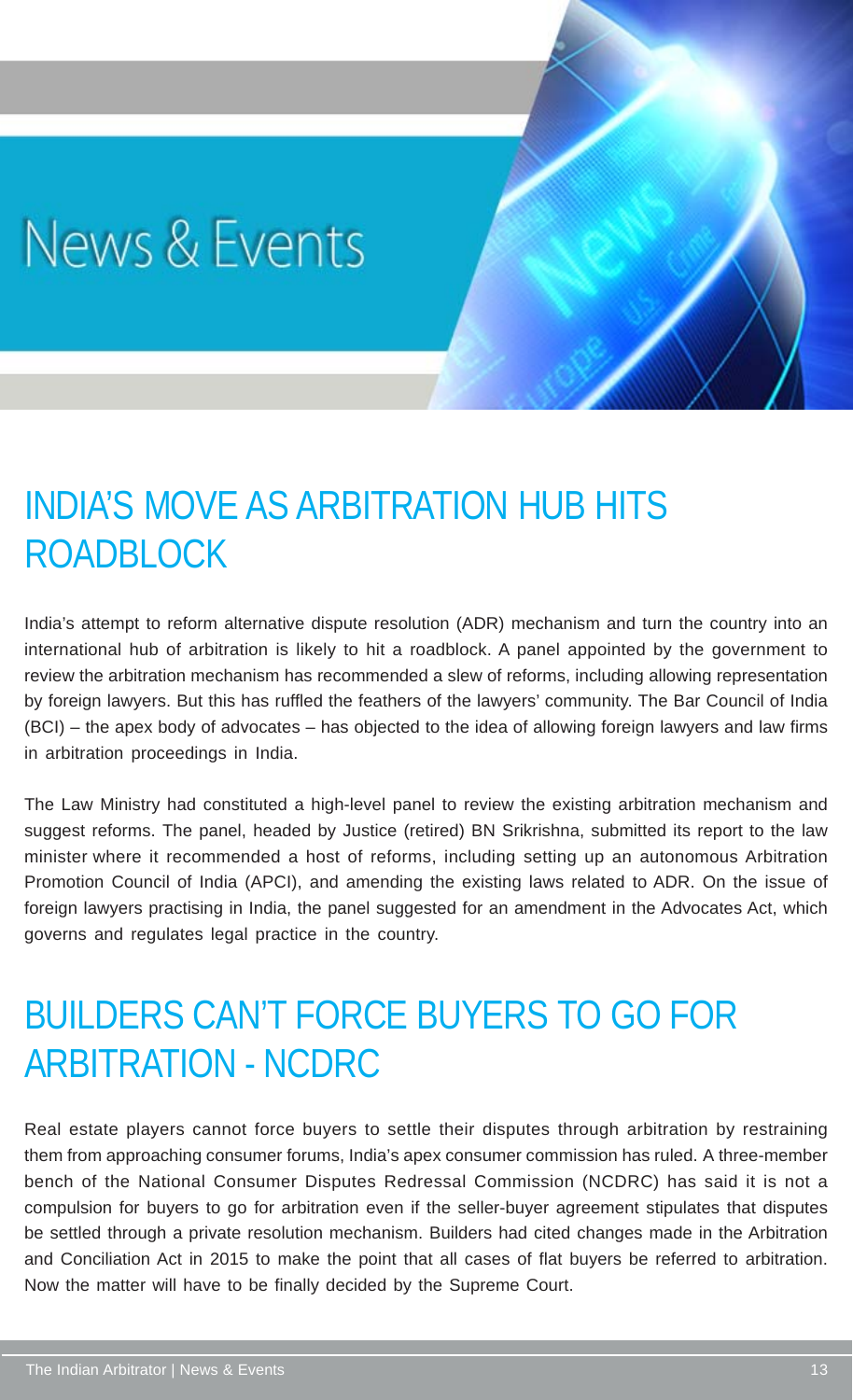### NEWS & EVENTS

### GLOBAL POUND CONFERENCE INDIA



The Global Pound Conference (GPC) India, was held at the Judicial Academy, Chandigarh, India on the 12-14 May 2017, as part of the GPC series happening all around the world in over 40 places in over 30 countries during 2016-17, with the conference title, "*Shaping the Future of Dispute Resolution and Improving Access to Justice*". GPC India was co-organized by the Punjab and Haryana High Court, Mediation Cell Chandigarh and the Judicial Academy Chandigarh in collaboration with the International Mediation Institute, The Hague and the Indian Institute of Arbitration & Mediation. The goal of the GPC Series was to stimulate and continue conversations about forms of commercial dispute resolution and how they are practiced throughout the world.

The GPC India was inaugurated by Mr. Justice Dipak Misra, Judge, Supreme Court of India. The welcome address was given by Mr. Justice Suryakant, Judge, High Court of Punjab & Haryana and the vote of thanks by Mr. Justice Mahesh Grover, Judge, High Court of Punjab & Haryana. Introductory address was given by Mr. Jeremy Lack, Coordinator GPC, ADR Neutral & Attorney-at-Law, UK. Mr. Justice Madan B. Lokur, Judge Supreme Court of India, Mr. Justice Sikri, Judge, Supreme Court of India and Mr. Justice S.J. Vazifdar, Chief Justice, High Court of Punjab & Haryana spoke on the occasion.

The conference sessions began with an introductory session titled, "*Status of Justice Delivery System in India – Issues and concerns*", chaired by Mr. Justice Madan B. Lokur, Judge Supreme Court of India and moderated by Mr. Anil Xavier, President IIAM. Panelists included Mr. Justice Tarun Agarwal, Judge, Allahabad High Court, Mr. Justice P.S. Dinesh Kumar, Judge, High Court of Karnataka, Mr. Justice Rajesh Bindal, Judge Punjab and Haryana High Court, Prof. Nadja Alexander Professor, Institute for Conflict Engagement and Resolution at Hong Kong Shue Yan University, Ms. Nandini Gore, Advocate & Mediator, and Mr. Ashok Barat, Former Managing Director and Chief Executive Officer of Forbes & Company Limited. This was followed by 5 different sessions including voting on core questions.

> Do you know why God created gaps between Fingers? So that someone, who is Special to you, comes and fills those gaps, by holding your hand forever!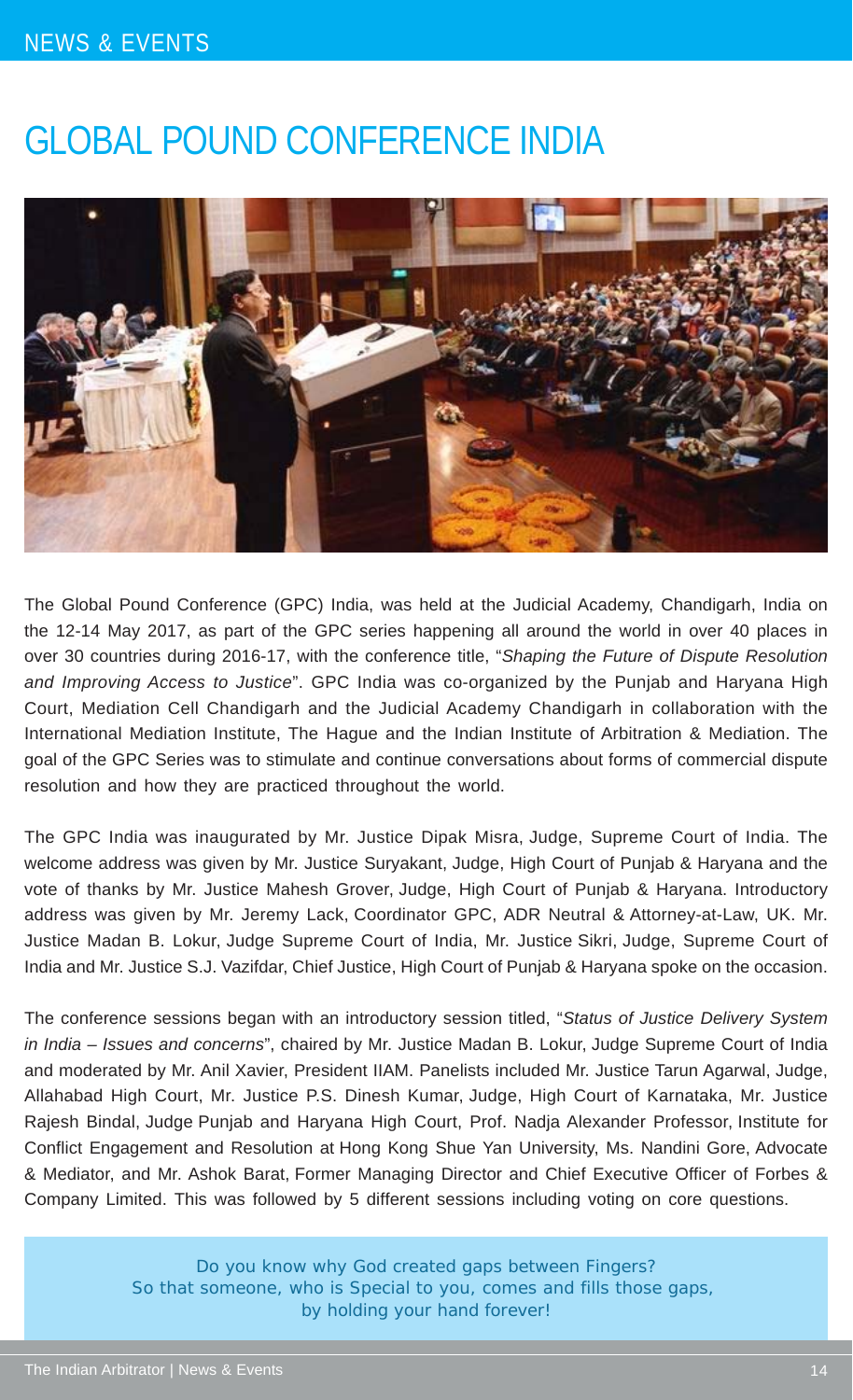### MEDIATION, ARBITRATION TO ENTER LAW SCHOOL CURRICULUM

To make India a hub of mediation and arbitration, the Ministry of Law and Justice will include Alternative Dispute Resolution (ADR) practices and techniques in law schools' curriculum. The ministry is also mooting for collaboration with foreign law schools and universities and experts in mediation to conduct lectures and courses on mediation practice and techniques. The law school curriculum on ADR mechanisms will educate students by optimally combining theoretical understanding of mediation with practical simulations and role play sessions.

The ministry is also planning to train existing and prospective judges about fundamentals of mediation to improve their understanding of its role as an ADR mechanism, and to train them for their role in preparing parties for mediation. The study also recommended that Chief Justices of all High Courts should enforce a rigorous training framework for all judges in courts within their respective jurisdictions and should also monitor programmes focussing on continued training of judges.

# HONG KONG PASSES BILL ALLOWING THIRD-PARTY ARBITRATION FUNDING

The landmark Arbitration and Mediation Legislation (Third Party Funding) (Amendment) Ordinance 2017 ("Amendment Ordinance") has been published in the Government Gazette. The Amendment Ordinance sets out the framework for third party funding ("TPF") for arbitrations and mediations in Hong Kong. Singapore, Asia's other leading arbitration seat, passed a similar bill in January.

This will open the way for third party funders ("Funders") to fund arbitration proceedings in Hong Kong in return for a financial benefit in the event that the arbitration is successful within the meaning of the relevant funding agreement. Funders will also be allowed to fund services provided in Hong Kong in relation to arbitrations seated outside Hong Kong. The legislation provides that a funded party must notify the tribunal and every party of the existence of funding and the identity of the funder either at the commencement of the arbitration or, if the agreement is made later, within 15 days of it being made. Such a requirement does not currently exist in other major arbitration jurisdictions.

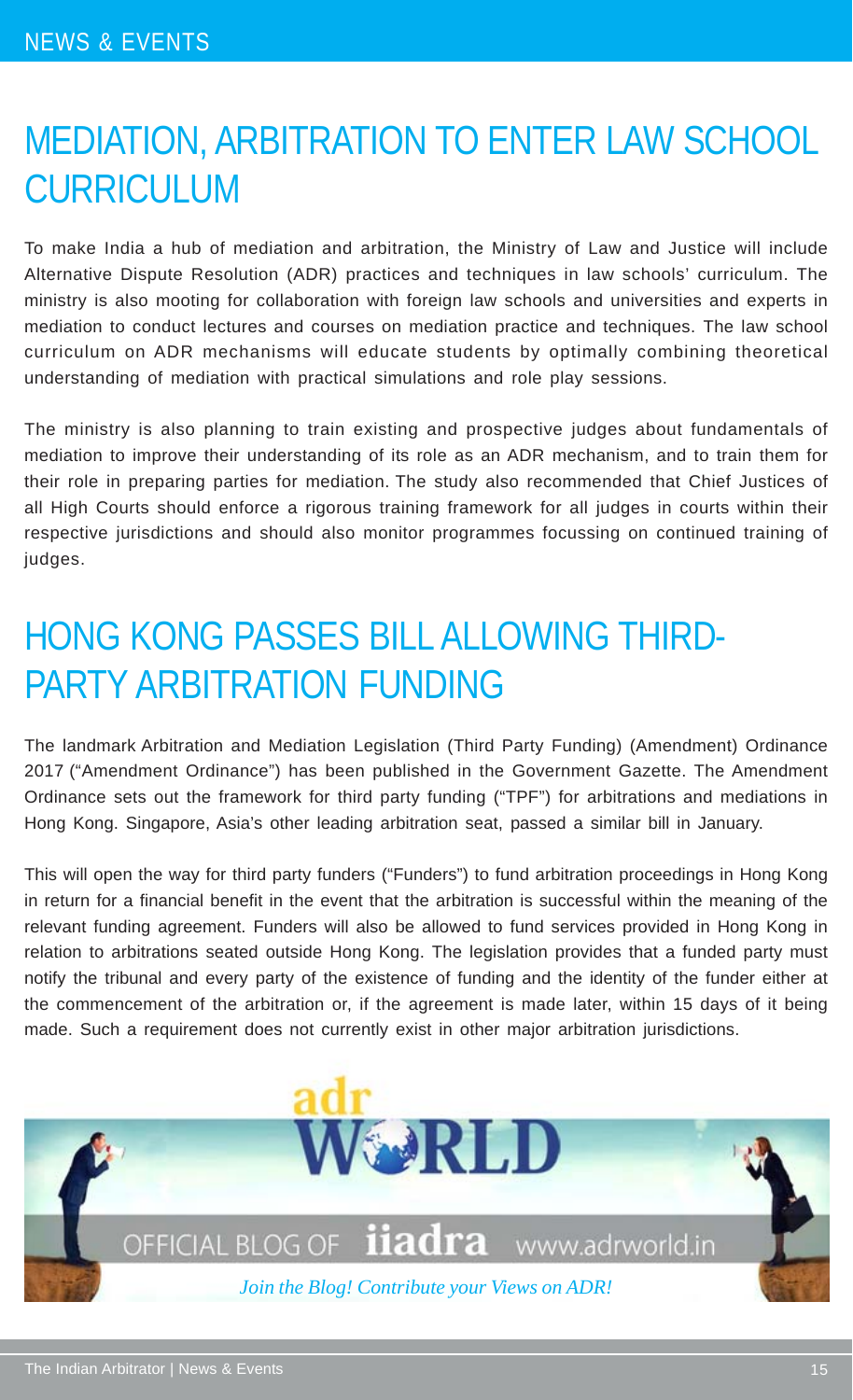### NEWS & EVENTS

### MEDIATION CAMP AND SEMINAR



Legal Integrity LLP, a law firm in Panvel, Maharashtra in association with IIAM conducted Mediation Awareness Seminar & Free Dispute Resolution Camp at Panvel, Navi Mumbai on Saturday, 10<sup>th</sup> June 2017. The seminar was inaugurated by Mr. Mukund Sewlikar, District Judge and the keynote address was given by Mr. Anil Xavier, President IIAM. Mr. Gajanan Patil, Advocate and Mr. Balram Patil, Chairman, KES Campus spoke on the occasion.

The seminar was attended by advocates, business community and litigants. Fourteen cases relating to business, family and commercial disputes were registered for the mediation camp and 9 were resolved on the same day and the other matters were agreed to be pursued further.

### UAE TO ENACT NEW LAW ON ARBITRATION

By the end of 2017, the United Arab Emirates is expected to enact a new federal arbitration law based on the UNCITRAL Model Law and associated international standards. The draft law, which is in its final stages of approval, is understood to have been passed by the UAE's National Assembly and Cabinet of Ministers and is currently being submitted to Sheikh Khalifa bin Zayed bin Sultan Al Nahyan, President of the UAE, for his signature.

The UAE does not have a modern, dedicated, formal arbitration code in place and currently addresses arbitration matters under Articles 203 - 218 of Chapter 3 of the UAE Civil Procedure Law which do not conform to the UNCITRAL Model Law.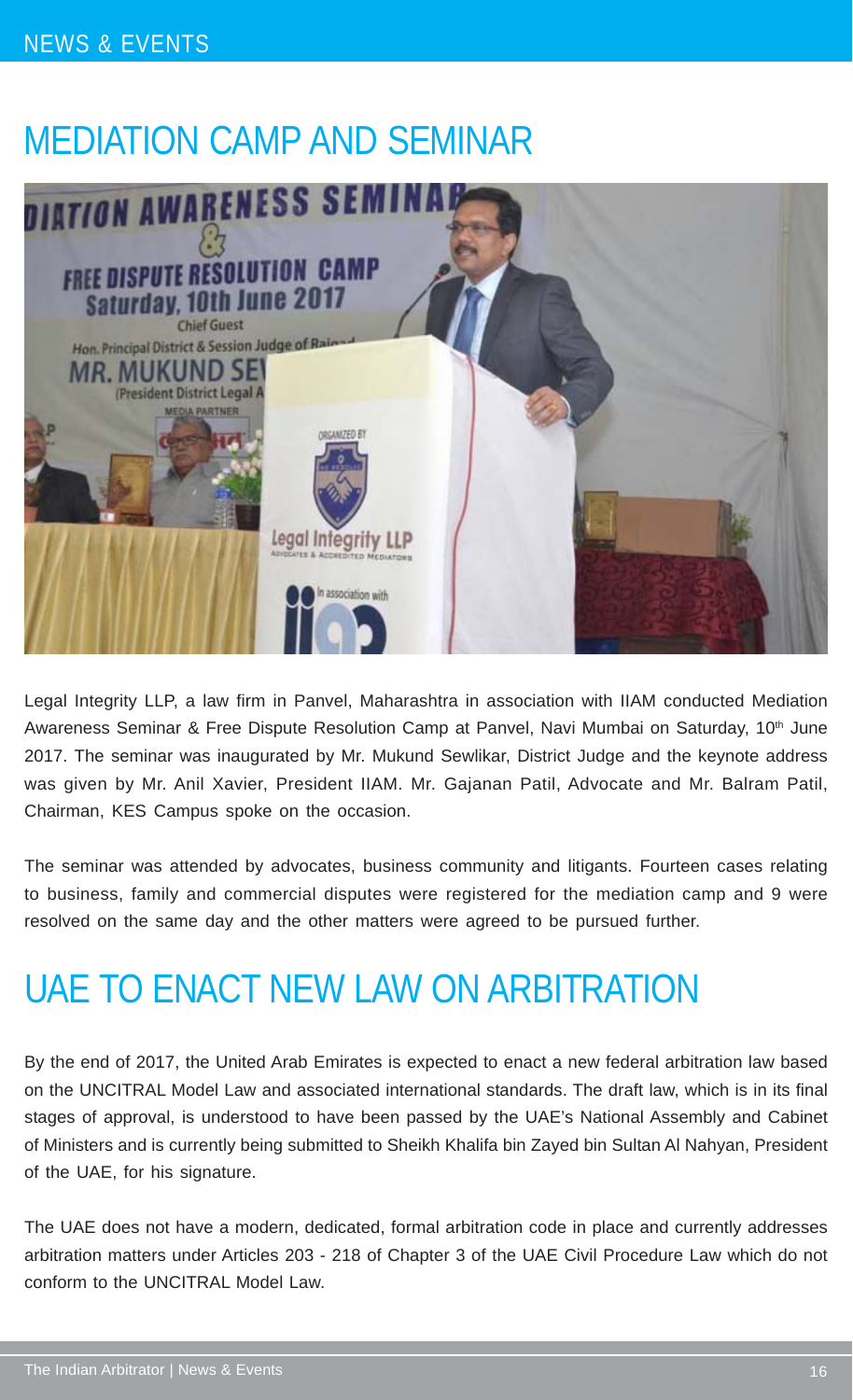### SAUDI ARABIA PASSES IMPLEMENTING REGULATIONS OF ARBITRATION LAW

On May 22, 2017, the Saudi Council of Ministers passed the Implementing Regulations of the 2012 Arbitration Law. The Implementing Regulations came into force on June 9, 2017, when they were published in the Saudi Official Gazette.

The new Implementing Regulations serve as a further step towards achieving Saudi Arabia's goal of enhancing its business environment to make it more attractive to foreign investment. In 2012, Saudi Arabia took its first transformative step toward international norms and a more business-friendly environment when it replaced the old 1983 arbitration law with the 2012 Arbitration Law.

**Upcoming Training Programs** from IIAM ....

# COMMERCIAL MEDIATION TRAINING PROGRAM & CERTIFICATE IN INTERNATIONAL BUSINESS NEGOTIATION - 9-13 OCTOBER 2017

Are you interested to become a Commercial Mediator or a specialist Dispute Resolution Practitioner? With the rise in the volume of business, dispute resolutions and enforcement have also increased. Mediation has become an undeniable part of the legal landscape. Domestic and international business community is increasingly incorporating mediation as the primary method of dispute resolution. The training program combines the art and science of mediation through highly interactive, skill-based courses in negotiation and mediation. The program will enhance the understanding and ability to negotiate and resolve conflicts, as well as provide a solid foundation in the processes and to serve as a negotiator and mediator. The training will cover the basic foundations for effective deal-making negotiations, understanding the bargaining style, setting goals in negotiation, understanding shadow negotiation, nurturing relationships critical to negotiation success, and maximizing leverage to conclude a deal. The training will also explore underlying negotiation orientations and strategies and how they are confronted and employed by mediators.

The program provide participants with the opportunity to practice this structured dispute resolution process through a series of interactive presentations, role play simulations, real life case studies and discussion groups. This unique program offers you the flexibility of undertaking the training in 3 different options and getting 2 certificates!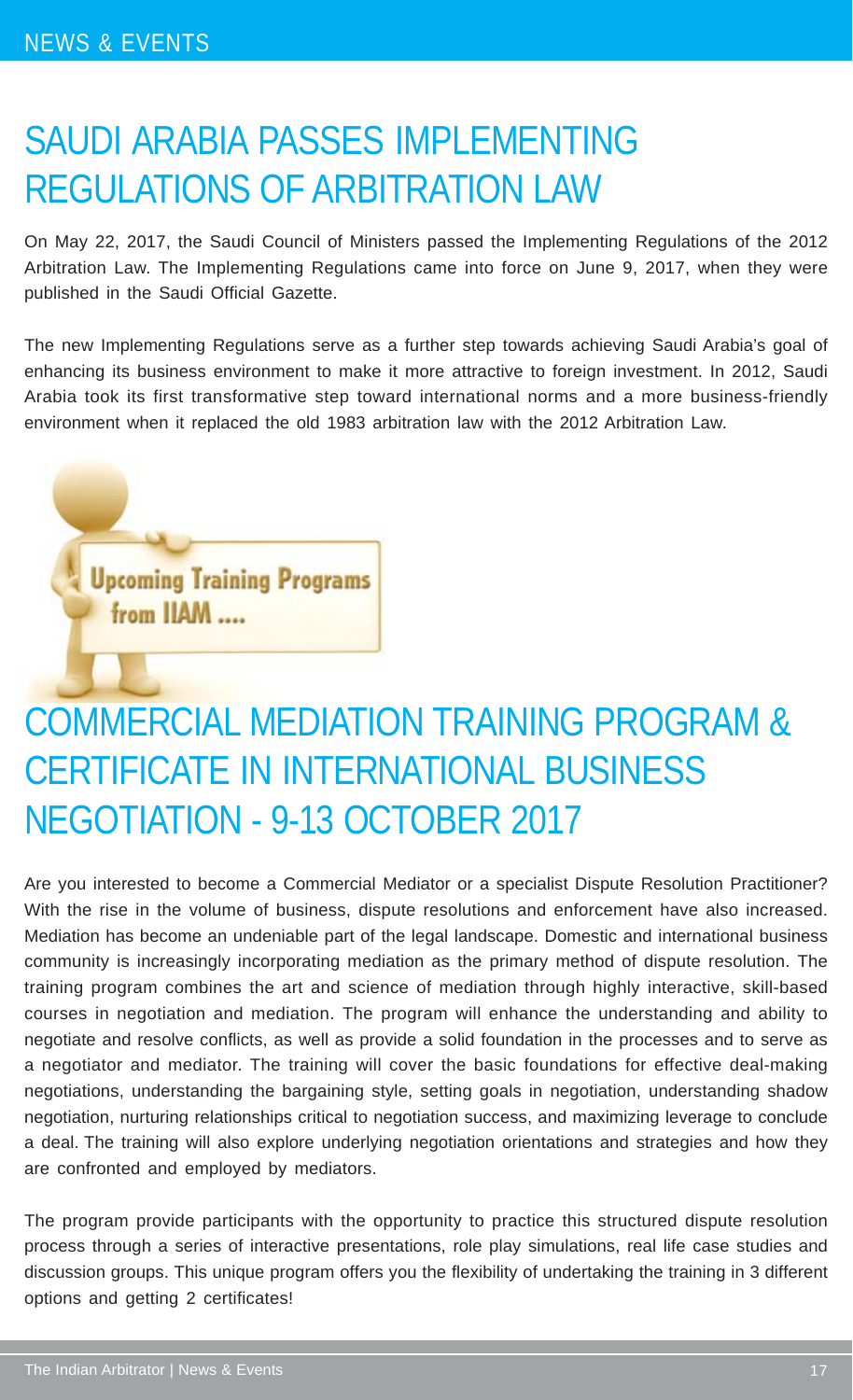As per IIAM Mediator Accreditation System, a participant having successfully completed Mediation Training Program is categorised as a Grade B Mediator and will be eligible for empanelment as IIAM Mediator. The program will be for 40 hours | 5 days, during 9-13 October, 2017 (Monday to Friday) at Cochin, Kerala, India. You can join for two days and opt for the Certificate in International Business Negotiation.

For further details log on to www.arbitrationindia.org/events.html

### PROFESSIONAL CERTIFICATE IN COMMERCIAL ARBITRATION - NOVEMBER 2017

The course offers the participants to know the underlying theory of arbitration law and practice, with emphasis on drafting of arbitration clauses and agreements, awards, procedure of arbitration, important case laws, ethical issues and institutional arbitration methods. The program will also look at the art of drafting dispute resolution clauses appropriate to the parties' business needs and dispute resolution desires. The program will provide a solid foundation in ADR processes and to serve as ADR practitioners and neutrals. After successful completion, the participant will be eligible for empanelment as an IIAM Arbitrator, subject to the norms of enlistment. The program will be for 15 hours conducted in 2 days, during November 2017 at Cochin, Kerala, India.

For further details log on to http://www.arbitrationindia.org/htm/events.html

### CERTIFICATE IN DISPUTE MANAGEMENT (CDM)

CDM is an ongoing distance learning course of IIAM, valid for six months from the date of enrolment. You can enroll at any time of year and you study entirely at your own pace, submitting your assignments when you are ready. Your tutor will be available to mark your assignments and give feedback on your progress for a period of six months from the date of enrolment. You will be sent four 'reading and study assignments' with your course materials, and these form an essential part of your distance learning course. They are designed to help you to work through the course manual and understand the concepts. The course will provide a good basic knowledge of ADR – Negotiation, Mediation & Arbitration – in theory and practice. On successfully completing the assignments included in the course a certificate will be awarded.

For further details log on to www.arbitrationindia.org/cdm.html

**Brain Teaser (Answer)**: Blindly take a fruit from the box labelled "MIXTURE". If you get an orange, then the entire box contains them, as there cannot be mixture in it. Write the label "ORANGE" on it. Now you have two other bottles with titles 'Oranges' and 'Apples'. The box on which the label "Oranges" is pasted cannot have oranges in it because all the labels are wrongly pasted. Hence write "MIXTURE" on the apples box, and "APPLES" on the bottle labelled as mixture.